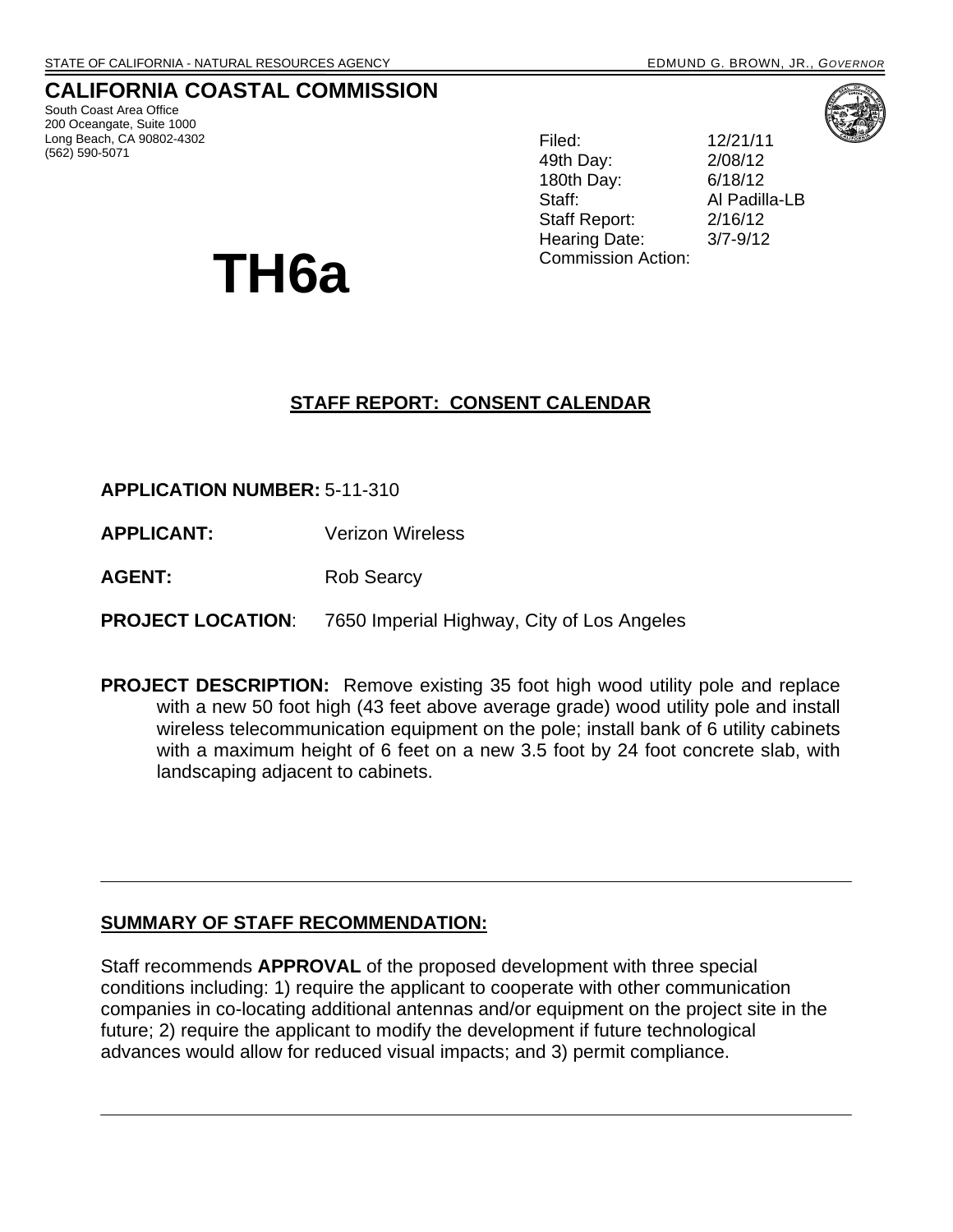## **I. STAFF RECOMMENDATION:**

Staff recommends that the Commission adopt the following resolution to **APPROVE** the coastal development permit application:

*MOTION: I move that the Commission approve coastal development permit applications included on the consent calendar in accordance with the staff recommendations.* 

Staff recommends a **YES** vote. Passage of this motion will result in approval of all permits included on the consent calendar. An affirmative vote of a majority of the Commissioners present is needed to pass the motion.

# **RESOLUTION TO APPROVE THE PERMIT:**

The Commission hereby approves a permit, subject to the conditions below, for the proposed development and adopts the findings set forth below on grounds that the development as conditioned will be in conformity with the provisions of Chapter 3 of the California Coastal Act and will not prejudice the ability of the local government having jurisdiction over the area to prepare a local coastal program conforming to the provisions of Chapter 3. Approval of the permit complies with the California Environmental Quality Act because either 1) feasible mitigation measures and/ or alternatives have been incorporated to substantially lessen any significant adverse effects of the development on the environment, or 2) there are no further feasible mitigation measures or alternative that would substantially lessen any significant adverse impacts of the development on the environment.

## **II. STANDARD CONDITIONS:**

- 1. Notice of Receipt and Acknowledgment. The permit is not valid and development shall not commence until a copy of the permit, signed by the permittee or authorized agent, acknowledging receipt of the permit and acceptance of the terms and conditions, is returned to the Commission office.
- 2. Expiration. If development has not commenced, the permit will expire two years from the date on which the Commission voted on the application. Development shall be pursued in a diligent manner and completed in a reasonable period of time. Application for extension of the permit must be made prior to the expiration date.
- 3. Interpretation. Any questions of intent or interpretation of any condition will be resolved by the Executive Director or the Commission.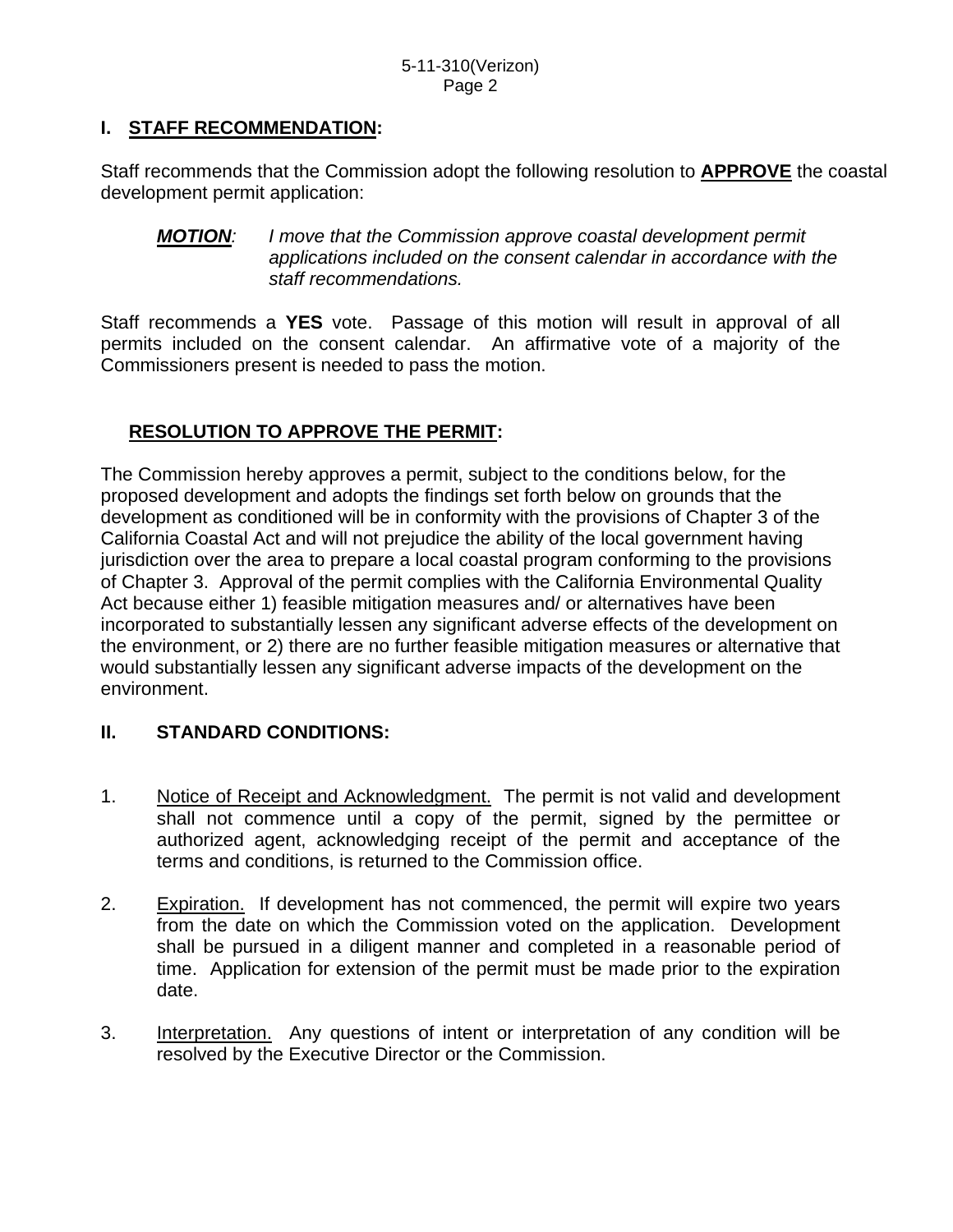- 4. Assignment. The permit may be assigned to any qualified person, provided assignee files with the Commission an affidavit accepting all terms and conditions of the permit.
- 5. Terms and Conditions Run with the Land. These terms and conditions shall be perpetual, and it is the intention of the Commission and the permittee to bind all future owners and possessors of the subject property to the terms and conditions.

#### **III. SPECIAL CONDITIONS**

#### **1. Co-Location of Future Antennas**

**PRIOR TO THE ISSUANCE OF THE COASTAL DEVELOPMENT PERMIT**, the applicant shall agree in writing to cooperate with other communication companies in co-locating additional antennas and/or equipment on the project site in the future, providing such shared use does not impair the operation of the approved facility. Upon the Executive Director's request, the permittee shall provide an independently prepared technical analysis to substantiate the existence of any practical technical prohibitions against the operation of a co-use facility.

#### **2. Future Redesign**

**PRIOR TO THE ISSUANCE OF THE COASTAL DEVELOPMENT PERMIT**, the applicant shall agree in writing that where future technological advances would allow for reduced visual impacts resulting from the proposed telecommunication facility, the applicant shall make those modifications which would reduce the visual impact of the proposed facility. In addition, the applicant agrees that if, in the future, the facility is no longer needed, the applicant shall abandon the facility and be responsible for removal of all permanent structures and restoration of the site as needed to re-establish the area consistent with the character of the surrounding area. Before performing any work in response to the requirements of this condition, the applicant shall contact the Executive Director of the California Coastal Commission to determine if an amendment to this coastal development permit or a new coastal development permit is necessary.

#### **3. Permit Compliance**

 All development must occur in strict compliance with the proposal as set forth in the application, subject to any special conditions imposed herein. Any deviation from the approved plans must be submitted for review by the Executive Director to determine whether an amendment to this coastal development permit is necessary pursuant to the requirements of the Coastal Act and the California Code of Regulations.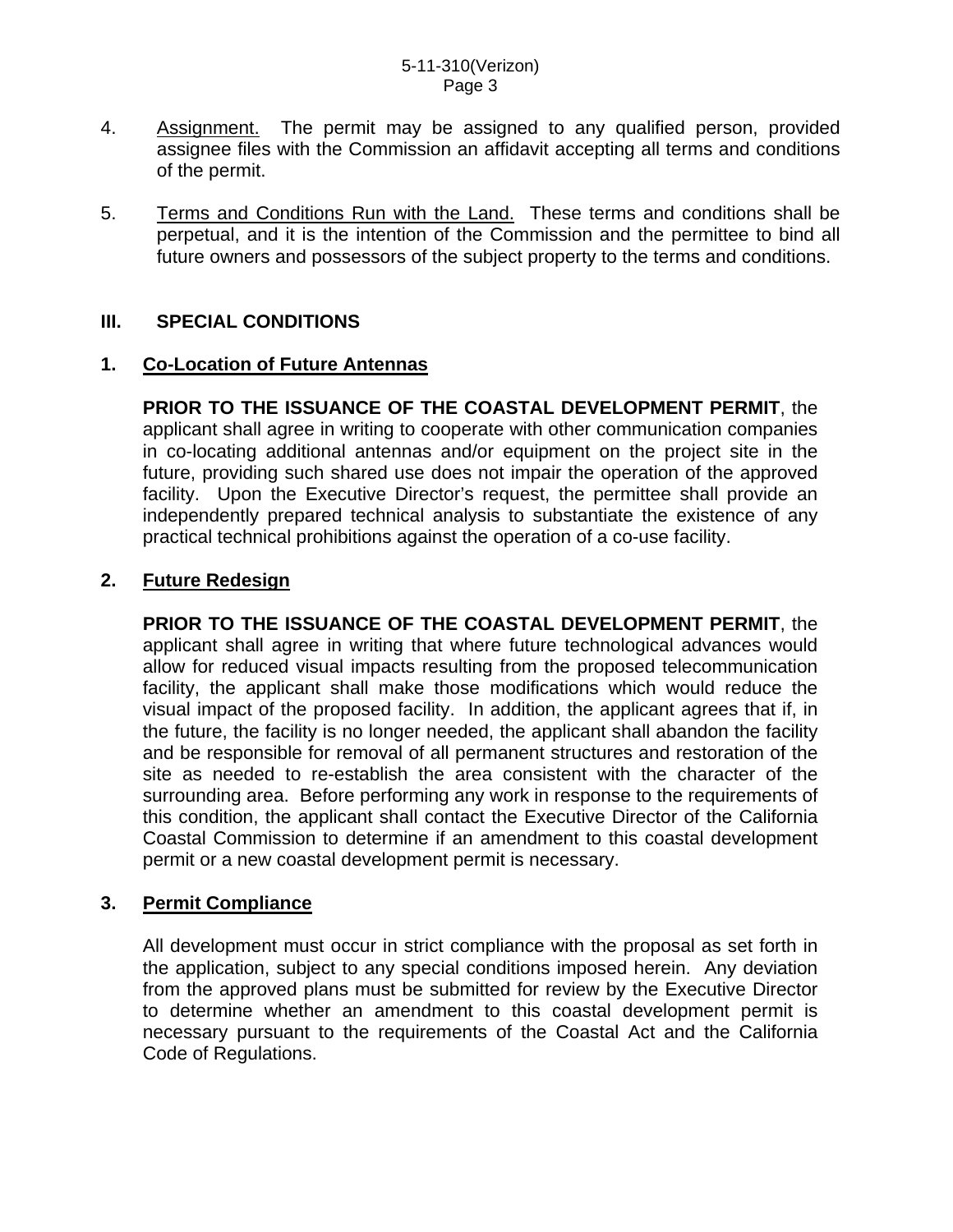### **IV. FINDINGS AND DECLARATIONS:**

The Commission hereby finds and declares:

### **A. Project Description and Location**

The applicant proposes replacing an existing 35 foot high utility pole with a new 50 foot high (43 feet above average grade) pole with 8- foot horizontal double extension arms on the south side of Imperial Highway. A bank of 6 cabinets on a new 3.5 foot wide by 24 foot long concrete slab will be installed along the north side of the roadway. The cabinets will vary in height with a maximum height of 6 feet. The applicant will plant Toyon plants adjacent to the cabinets to reduce visibility from the roadway (see Exhibit No. 3).

The project site is located within the parkway of Imperial Highway, approximately 500 feet east of the Imperial Highway and Vista del Mar intersection, in the Playa del Rey area of the City of Los Angeles. Immediately to the south of the proposed site is the Hyperion Treatment Plant, and along the north side of Imperial Highway is the Airport Dunes, which is part of the Los Angeles International Airport property. On both sides of the highway and within the roadways right-of-way, the parkways are improved with 8 foot to 10 foot wide public sidewalks, utility poles and utility cabinets.

### **B. Visual Resources**

Section 30251 of the Coastal Act requires that the scenic and visual qualities of this coastal area shall be protected. Section 30251 of the Coastal Act states, in part:

*The scenic and visual qualities of coastal areas shall be considered and protected as a resource of public importance. Permitted development shall be sited and designed to protect views to and along the ocean and scenic coastal areas, to minimize the alteration of natural land forms, to be visually compatible with the character of surrounding areas, and, where feasible, to restore and enhance visual quality in visually degraded areas...* 

The proposed project is located approximately 500 feet east of Vista del Mar which is the road along the coastal bluffs and overlooks Dockweiler State Beach. Because of the distance from bluffs and the fact that the equipment will be placed on a replacement utility pole in an area with other existing equipment, the antenna and support equipment will not have a significant impact on public views to or along the ocean. However, in past Commission permit actions on similar WCF sites, the Commission has been concerned with the proliferation of antennas and the adverse cumulative impacts on visual resources [Coastal Development Permits: 5-07-375(T-Mobile); 5-92-415(Los Angeles Cellular Telephone Co.); 5-97-130(Los Angeles Cellular); 4-08-035(AT&T Mobility; 5-09-103(Verizon)]. As demand for wireless communication facilities increases and service providers continue to try to cover every area with signal coverage, it is likely that other service providers will be interested in placing additional structures, antennas, and equipment in the project area and other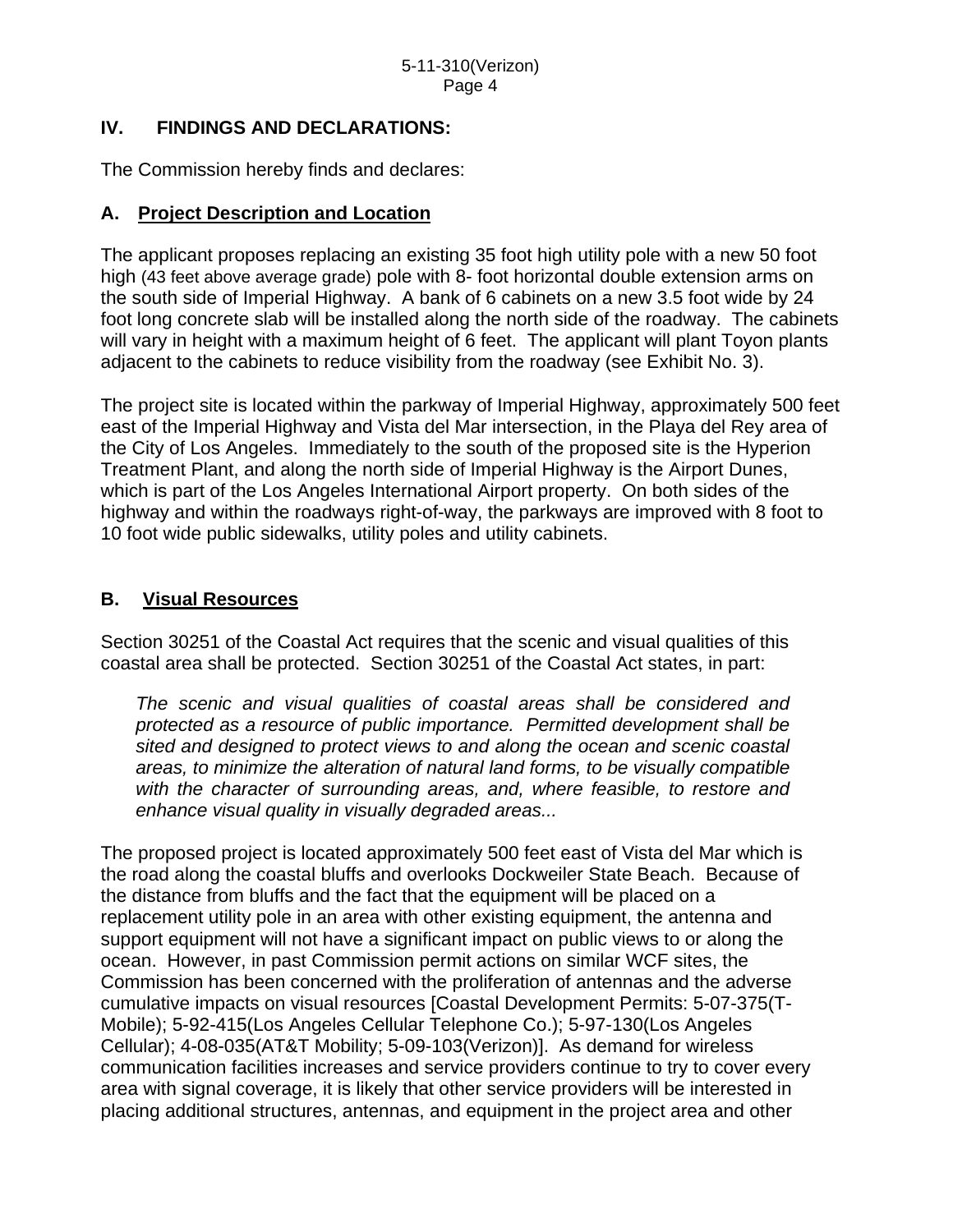surrounding areas. The Commission is concerned that individually and cumulatively, installation of additional similar projects in the area could have adverse impacts on visual resources and detract from the public's enjoyment of those resources.

Co-location is the preferred way to provide future telecommunication services. If colocation is not possible, then the visual impacts of such structures must be mitigated either through project design or siting so as not to result in adverse cumulative visual impacts. As such, Special Conditions No. 1 and 2 are imposed on this permit. Special Condition No. 1 requires that the applicant submit a written statement agreeing to cooperate with other communication facilities in co-locating additional antenna on the proposed development, unless the applicant can demonstrate a substantial technical conflict in doing so. Special Condition No. 2 requires the applicant to submit a written statement agreeing to modify the facility if new technological advances would reduce the visual impact of the equipment or remove the facility and restore this site in the future should technological advances make this facility obsolete. In this way, it can be assured that the proliferation of these types of facilities can be limited to appropriate locations, and that the area will not be littered with outdated and obsolete facilities in the future. Therefore, as conditioned, the Commission finds the project is consistent with the certified LUP and with the Chapter 3 policies of the Coastal Act with respect to protecting visual resources.

## **C. Public Access and Recreation**

One of the basic goals stated in the Coastal Act is to maximize public access and recreation along the coast. The public access and recreation policies of the Coastal Act require that maximum access and recreational opportunities be provided and that development shall not interfere with public access. The proposed project will be located within the existing parkways of the highway and will not interfere with the public's ability to use the existing 8 foot and 10 foot wide public sidewalks located on either side of the highway. The proposed project does not block physical or visual access to or along the coast. Therefore, the proposed development will not have any new adverse impact on public access to the coast or to nearby recreational facilities. Thus, the proposed development conforms with Sections 30210 through 30214, Sections 30220 through 30224, and 30252 of the Coastal Act.

### **D. Local Coastal Program**

Section 30604(a) of the Coastal Act provides that the Commission shall issue a coastal development permit only if the project will not prejudice the ability of the local government having jurisdiction to prepare a Local Coastal Program (LCP) that conforms with Chapter 3 policies of the Coastal Act:

*(a) Prior to certification of the Local Coastal Program, a coastal development permit shall be issued if the issuing agency, or the commission on appeal, finds that the proposed development is in conformity with the provisions of*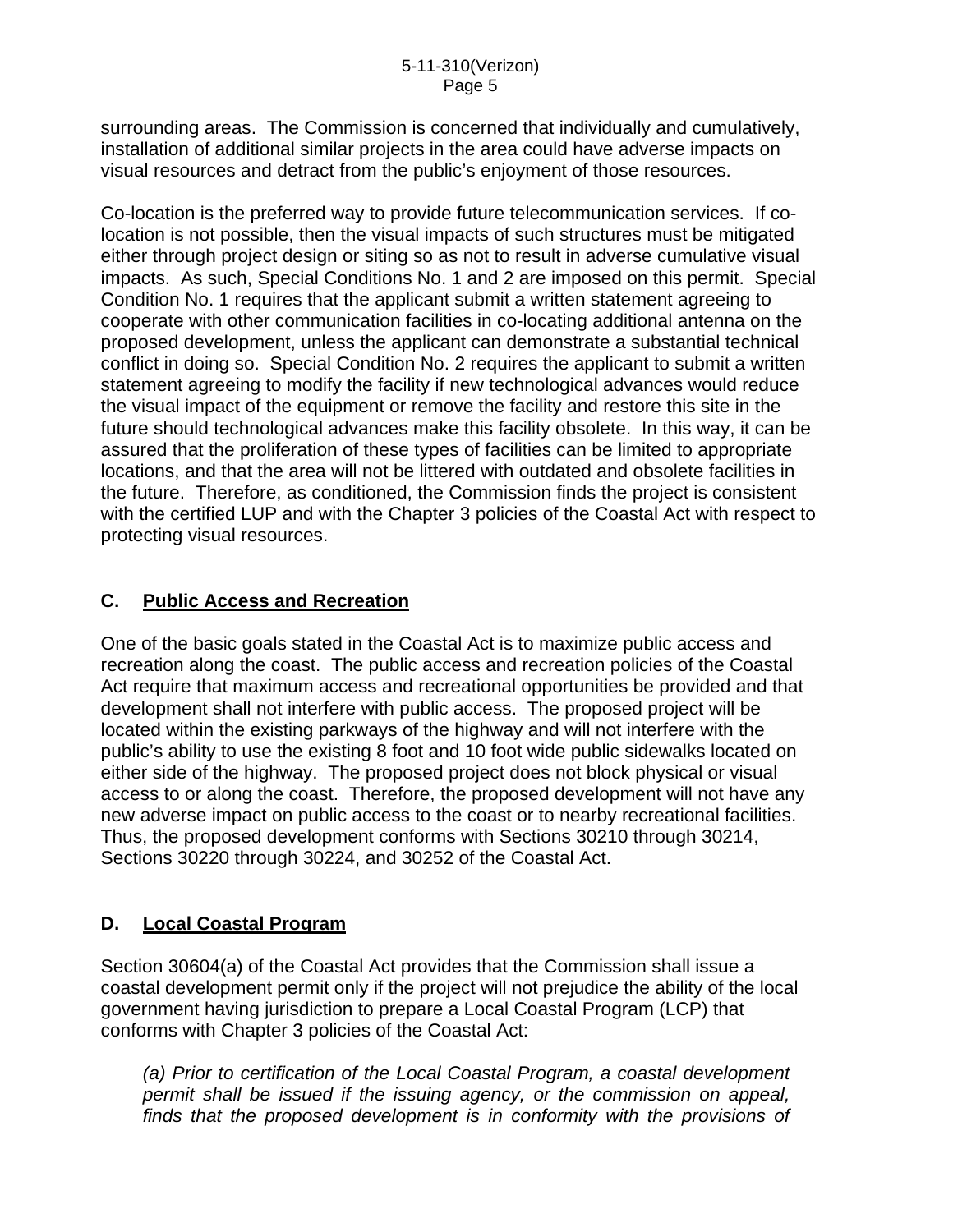*Chapter 3 (commencing with Section 30200) of this division and that the permitted development will not prejudice the ability of the local government to prepare a Local Coastal Program that is in conformity with the provisions of Chapter 3 (commencing with Section 30200). A denial of a coastal development permit on grounds it would prejudice the ability of the local government to prepare a Local Coastal Program that is in conformity with the provisions of Chapter 3 (commencing with Section 30200) shall be accompanied by a specific finding which sets forth the basis for such conclusion.* 

Coastal Act section 30604(a) states that, prior to certification of a local coastal program ("LCP"), a coastal development permit can only be issued upon a finding that the proposed development is in conformity with Chapter 3 of the Act and that the permitted development will not prejudice the ability of the local government to prepare an LCP that is in conformity with Chapter 3. The Playa del Rey/Airport Dunes planning areas of the City of Los Angeles have neither a certified LCP nor a certified Land Use Plan. As conditioned, the proposed development will be consistent with Chapter 3 of the Coastal Act. Approval of the project will not prejudice the ability of the local government to prepare a Local Coastal Program that is in conformity with the provisions of Chapter 3 of the Coastal Act.

## **E. California Environmental Quality Act (CEQA)**

Section 13096 Title 14 of the California Code of Regulations requires Commission approval of a coastal development permit application to be supported by a finding showing the application, as conditioned by any conditions of approval, to be consistent with any applicable requirements of the California Environmental Quality Act (CEQA). Section 21080.5(d)(2)(A) of CEQA prohibits a proposed development from being approved if there are feasible alternatives or feasible mitigation measures available which would substantially lessen any significant adverse effect which the activity may have on the environment.

The proposed project, as conditioned, has been found consistent with the Chapter 3 policies of the Coastal Act. All adverse impacts have been minimized by the recommended conditions of approval and there are no feasible alternatives or additional feasible mitigation measures available which would substantially lessen any significant adverse impact that the activity may have on the environment. Therefore, the Commission finds that the proposed project, as conditioned, can be found consistent with the requirements of the Coastal Act to conform to CEQA.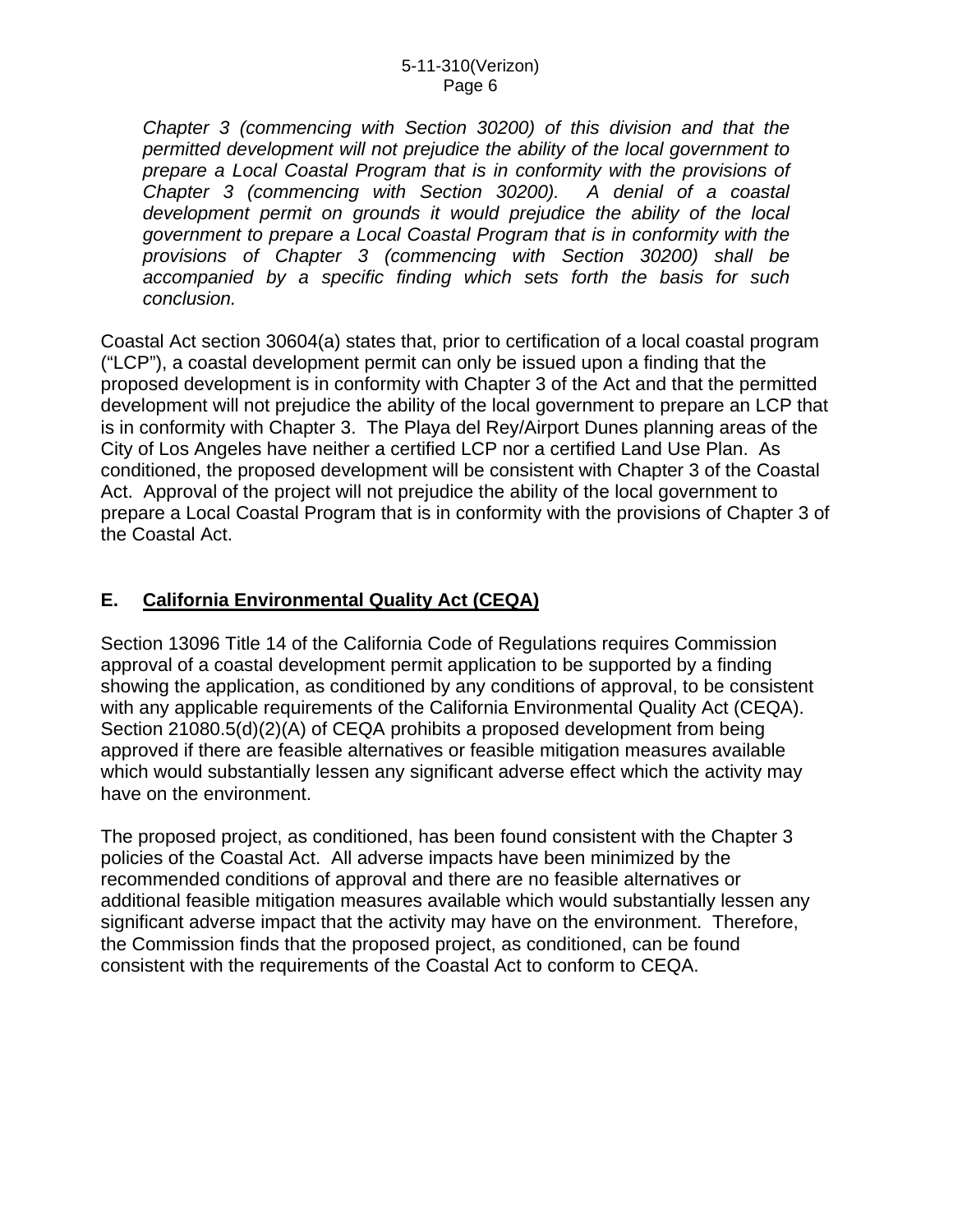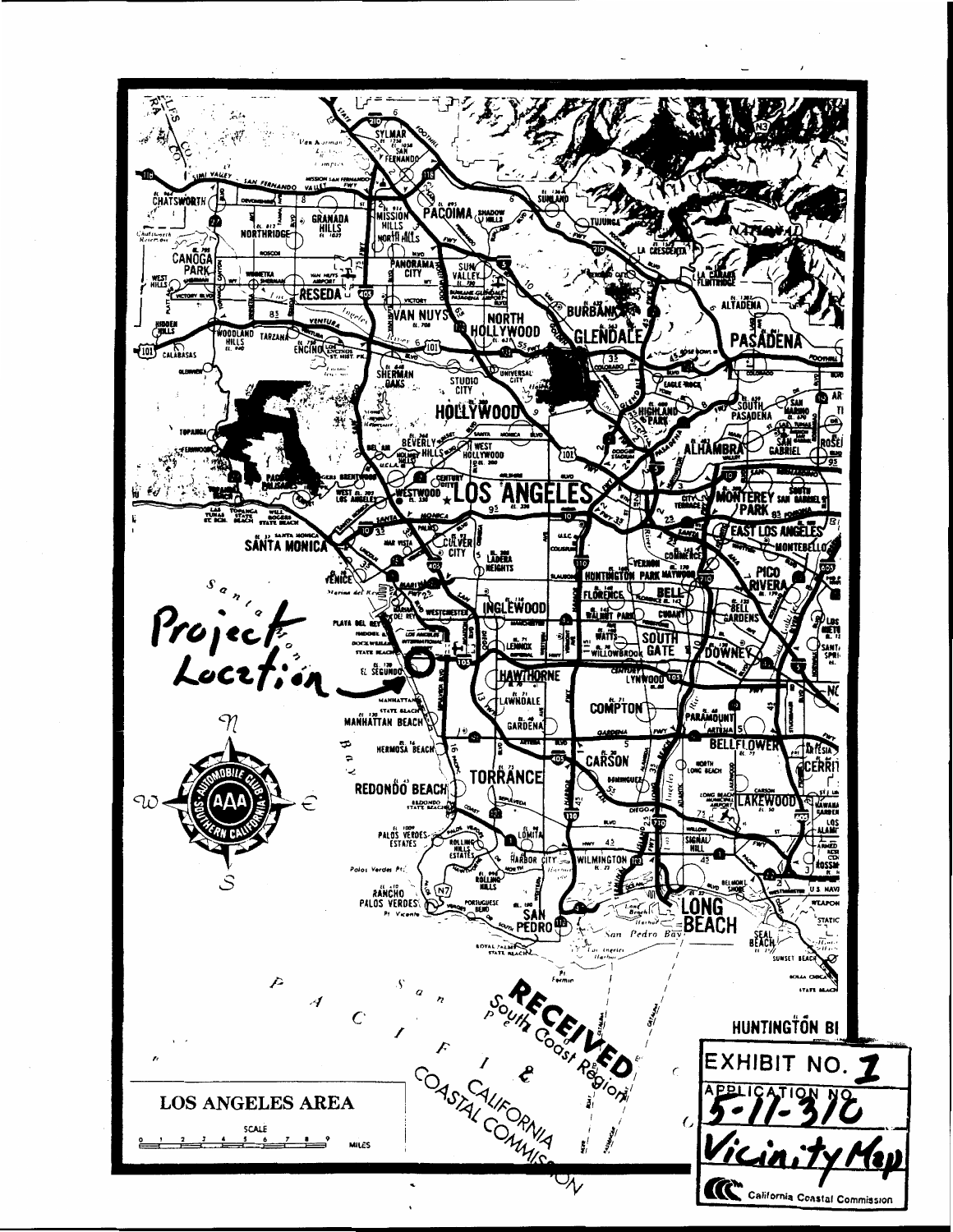

California Coastal Commission

 $C(2)$ 

 $\cdot$ 

 $\cdot$  )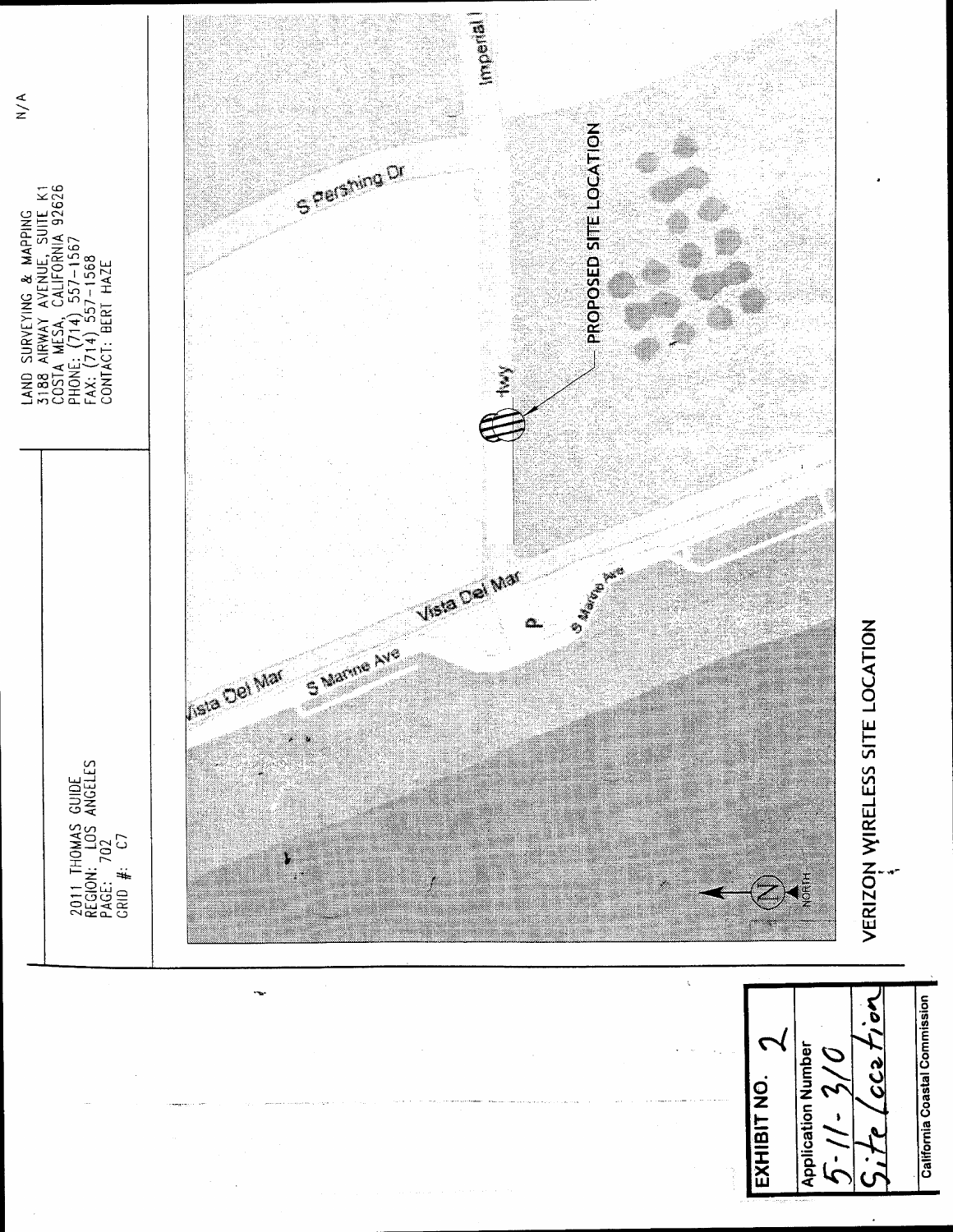